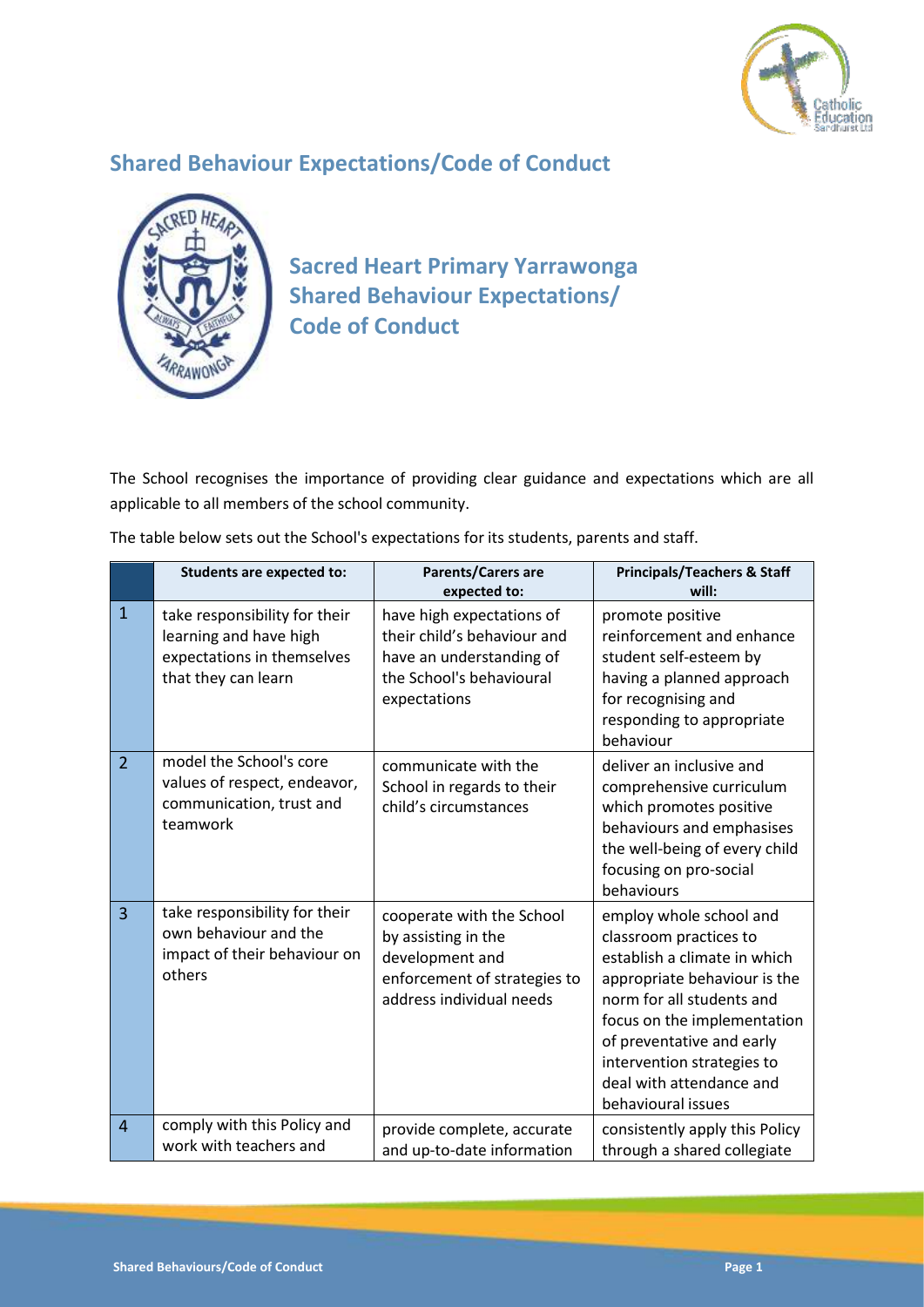|                 | parents in developing<br>strategies to improve<br>outcomes to:<br>a. obey all reasonable<br>requests of staff;<br>b. respect the rights of<br>others to be safe and<br>learn; and<br>respect the property<br>c.<br>of others. | when completing an<br>enrolment form and supply<br>the School, prior to<br>enrolment, with any<br>additional information as<br>may be requested, including<br>copies of documents such as<br>medical/specialist reports<br>(where relevant to the<br>child's schooling), reports<br>from previous schools, court<br>orders or parenting<br>agreements | understanding and only<br>exclude students in extreme<br>circumstances                                                                                                                                                                    |
|-----------------|-------------------------------------------------------------------------------------------------------------------------------------------------------------------------------------------------------------------------------|-------------------------------------------------------------------------------------------------------------------------------------------------------------------------------------------------------------------------------------------------------------------------------------------------------------------------------------------------------|-------------------------------------------------------------------------------------------------------------------------------------------------------------------------------------------------------------------------------------------|
| $\overline{5}$  |                                                                                                                                                                                                                               | comply with the school's<br>behaviour aims and the<br>school's Code of Conduct<br>and to support the school in<br>upholding prescribed<br>standards of dress,<br>appearance and behaviour,<br>in accordance with the terms<br>of your child's enrolment at<br>the School.                                                                             | plan for the professional<br>development needs of all<br>staff to enable them to<br>develop and maintain<br>positive relationships with<br>their students                                                                                 |
| $6\phantom{1}6$ |                                                                                                                                                                                                                               | acknowledge and<br>understand that<br>unacceptable behaviour by a<br>child, or repeated behaviour<br>by a parent or guardian that,<br>in the school's view, is<br>unacceptable and damaging<br>to the partnership between<br>parent/guardian and school,<br>may result in suspension or<br>termination of the child's<br>enrolment.                   | recognise that for some<br>students additional support<br>may be needed in the form<br>of staged responses and staff<br>are committed to working<br>with families to reintegrate<br>students in an educational<br>setting after exclusion |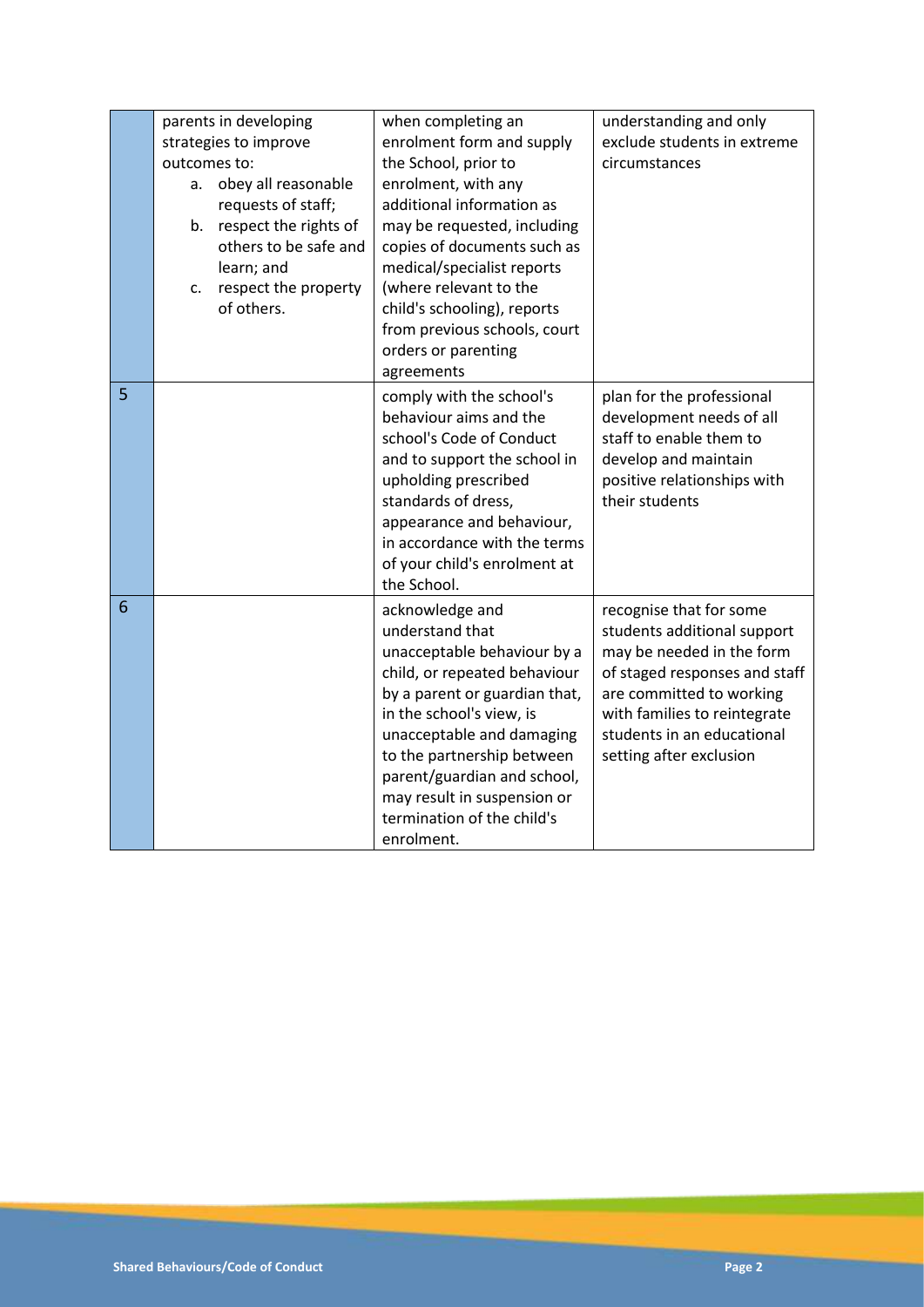



## **Sacred Heart Primary Yarrawonga Shared Attendance Expectations**

 $\hfill$ 

Ensuring that students attend school each day is a shared expectation of all students, parents and the wider school community.

The table below sets out the School's shared attendance expectations for its students, parents and staff.

|                | <b>Students are expected to:</b>                                                                                                                                                         | Parents/Carers are<br>expected to:                                 | <b>Principals/Teachers &amp; Staff</b><br>will:                               |
|----------------|------------------------------------------------------------------------------------------------------------------------------------------------------------------------------------------|--------------------------------------------------------------------|-------------------------------------------------------------------------------|
| $\mathbf{1}$   | attend and be punctual for<br>all timetabled classes every<br>day that the school is open<br>to students                                                                                 | Ensures their child attends<br>school regularly and<br>punctually  | proactively promote<br>regular attendance                                     |
| $\overline{2}$ | be prepared to participate<br>fully in lessons                                                                                                                                           | uphold the school's<br>expectations with regard to<br>endeavour    | mark rolls accurately each<br>learning session                                |
| 3              | bring a note from their<br>parents/carers explaining an<br>absence/lateness if not<br>advised by parents through<br>the established school<br>processes                                  | advise the school as soon as<br>possible when a child is<br>absent | follow up on any<br>unexplained absences<br>promptly and consistently         |
| $\overline{4}$ | remain on the school<br>premises during school time<br>unless they have permission<br>to leave from the School and<br>parents                                                            | account for all student<br>absences                                | identify trends via data<br>analysis                                          |
| 5              | work with their teachers to<br>develop learning activities to<br>be included in any Student<br>Absence Learning Plan and<br>to be completed during a<br>prolonged absence from<br>school | keep family holidays within<br>scheduled school holidays           | report attendance data in<br>the student report and<br>school's Annual Report |
| 6              | work cooperatively with the<br>School to develop personal                                                                                                                                | support their child's<br>learning during absences                  | support students whose<br>attendance is problematic                           |